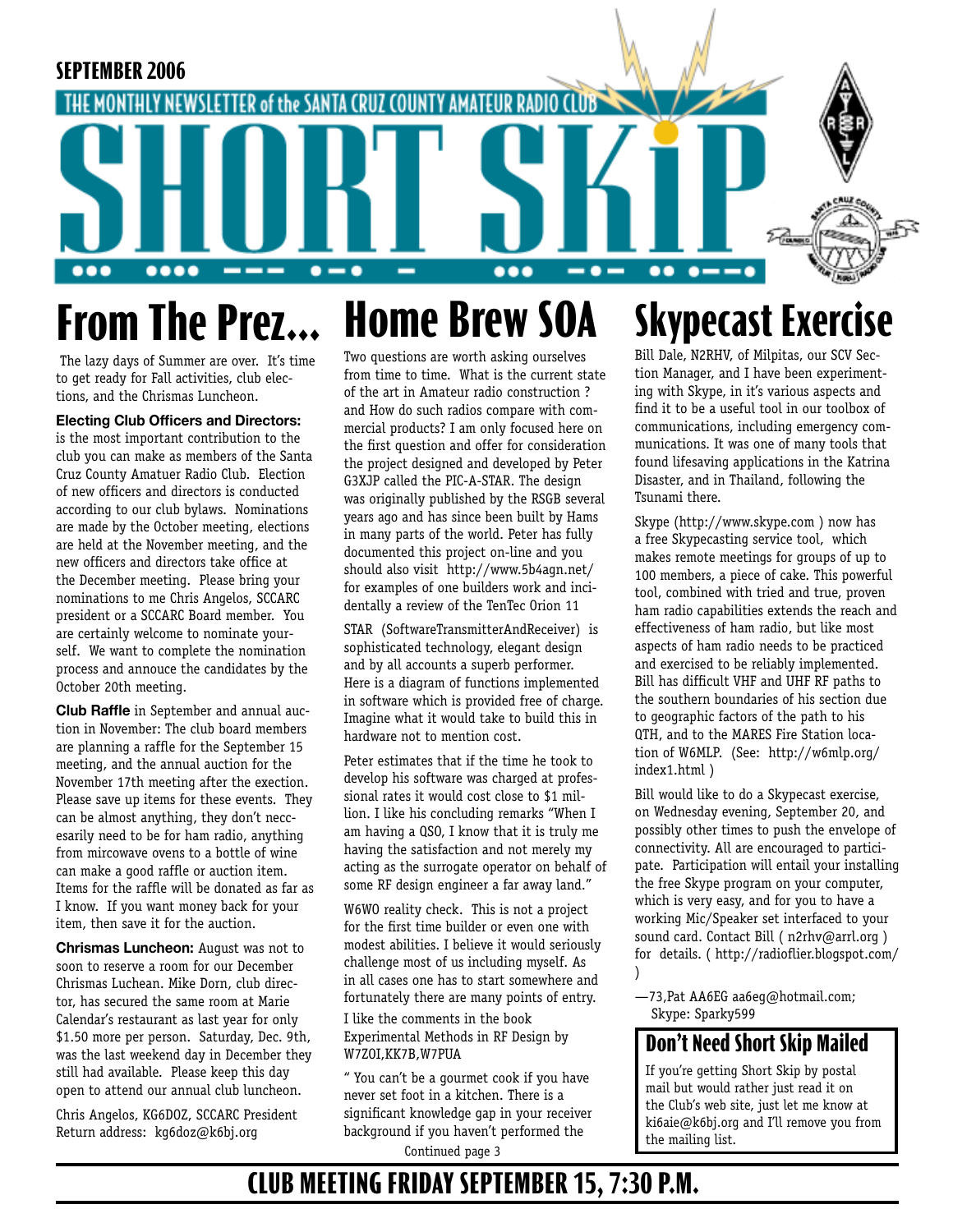

8/12

This session of Coffee Assisted Knowledge Exchange was attended by (in no particular order) Dave Stoddart W8FLL, Larry Edler WA6MVK, Tom Tengdin WB9VXY, Wayne Thalls KB6KN, Art Lee WF6P, Jim Brown K9YC, Bob Wolbert K6XX and his daughters Sarah "K1D," Lisa "K2D," and Emily "K3D," Ron Baldwin K6EXT, Jeff Liebermann AE6KS, and Kathleen McQuilling KI6AIE. (Apologies to Bob for neglecting to mention he was at the July 15 CAKE.)

Kathleen brought her "new" Lafayette KT-200 receiver (circa 1960), which was rescued from a local basement. The dust and spider webs have been removed from it, and it needs a few parts to be put back into operation, but it has a good start on its "patina."

Larry brought his Drake TR-22C transceiver, which uses 10 AA batteries! He also brought from his library a copy of "The Mathematical Theory of Communication," which is allegedly worth a couple thousand dollars (the marked price was \$3.95). Maybe this could be the highlight of our November auction-how about it, Larry?



Wayne brought today's mystery item, a Western Electric telegraph repeater, No. 20C, patented 9/21/1903, along with a photo of a portrait painted by Samuel F. B. Morse of the Marquis de Lafayette.

Jim brought a 1943 copy of the Radio Engineers' Handbook (Terman), 1st edition, 10th printing.

Bob brought his latest flea market find: a green laser pointer, new in the box, which he got for 25 cents.

Jeff brought a vintage Panasonic Toughbook, showing signs of wear and tear but still working.

Art brought a very impressive camera; I didn't

note any of its operational specifications, but it looked to me like it could probably do everything except tie your shoes!

Other topics of conversation ranged from piano moving to technical writing to Bach organ music to acoustics and beyond. You never know what you might overhear at CAKE-all the more reason to come whenever you can.

Special thanks to all who helped with folding, stickering, stamping, and labeling Short Skips!

Last but not least, welcome back to Ron W6WO! Thank you for the opportunity to MC and write up our CAKE sessions during your travels, and thanks too for the awesome slide show at last Friday's Club meeting!!

—Kathleen KI6AIE

8/26

Greetings. First a hearty vote of thanks to Kathleen KI6AIE and you all for keeping the fires burning over the past 5 months. It feels good to be home and all the many welcomes have been appreciated.

We had a big turn out today and I was pleased to welcome Jean (Like the girls name with a slight French accent) KI6DXX who I had not met before.

True to form and indeed our purpose, we had a fair mix of technical and social chat with many exhibits both ancient and modern.

Mike N6IL showed his Hickock Valve tester which is a masterpiece and it was used it quite recently to test tubes from some Heathkit gear. A meter on this instrument was calibrated in Micromhos. The question was posed what is such a Micromho. In case you missed it let's look at it this way. The unit of resistance is an Ohm, the inverse of resistance is a property called conductance. Some bright spark reversed Ohm to become Mho with the symbol G. MegOhm inverted then becomes Micromho. Also consider that  $R=E/I$  so  $G=I/E$ . This is an important parameter for voltage driven devices like valves as it showed the change in output current with input voltage. Incidentally the unit Mho is now obsolete having been replaced by the unit of Siemens.

Dave W8FLL showed a nifty RF probe and field strength meter. Of special interest is the use of a basket wound sectional RF choke. This was a technique often used to reduce self capacitance and the level of spurious resonances. Modern components have made this component less common.

We discussed inductors quite bit and to my mind they are the most fascinating of all if for no other reason than they are often the most problematic. Mention was made of a Gyrator and here is what Wikipedia has to say . The gyrator is an electric circuit which

inverts an impedance. In other words, it can make a capacitive circuit behave inductively, a bandpass filter behave like a band-stop filter, and so on. The concept was invented around 1948 by B.D.H. Tellegen of Philips Research Laboratories, Eindhoven ("The gyrator, a new electric network element", Philips Res. Rep. 3 (1948) pgs 81-101). It is primarily used in active filter design.

Ron W6WO showed his project to build a DDS VFO with quadrature outputs and wanted help to convert a knob with a 1/4" dia shaft into one of 1/8th to turn the optical encoder. This is a non-trivial problem and lots of helpful suggestions came forward. Seems like one approach is to find a volunteer with a TNC machine to actually make one. N6NAC might be a candidate. N1WC may be on the hook also.

Our fun today include awards of \$50, \$500 and \$5,000 to be spent on ham radio. W8FLL would spend \$40 to pick up a surplus tower and \$10 for gas to get there. WF6P would spend his \$500 getting his Icom 765 fixed, he must love that radio! NR6S would buy a solar powered HF radio and go live in Micronesia, with \$5,000 K6EP would go on a DXpedition, and K6XX would buy another couple of towers and antennas.

Several laptop owners were looking hard at their Sony batteries.

We briefly discussed where we are in the sunspot cycle and I would like to have spent more time on that.

Ron W6WO brought documents describing a home brew radio with exceptional interest called the PIC-A-STAR. This was brought to my attention by Gert OE3ZK. It may well be the state of the art in home brew and perhaps also commercial gear. It is the brain child of Peter Rhodes BSc, G3XJP I suggest that you visit his site and browse to Part 2 of his documentation. Figure 2 shows what an amazing amount of function Peter has provide in software and of course all this software is FREE. While you are at it look at the site www.5b4agn.net to see fine examples of how one ham has built the STAR.

Plans are being developed for the CQP event this year let me know if you would like to become involved.

Next CAKE probably Sept 9th stay tuned

-- 73 Ron W6WO

#### **Treasurer's Report**

At the August 2006 Board of Directors meeting, SCCARC Treasurer Kathleen McQuilling, KI6AIE, reported that the SCCARC treasury had \$5,152.54 in cash and bank accounts. At that time all financial obligations had been met.

### **2 SEPTEMBER 2006 SEPTEMBER 2006**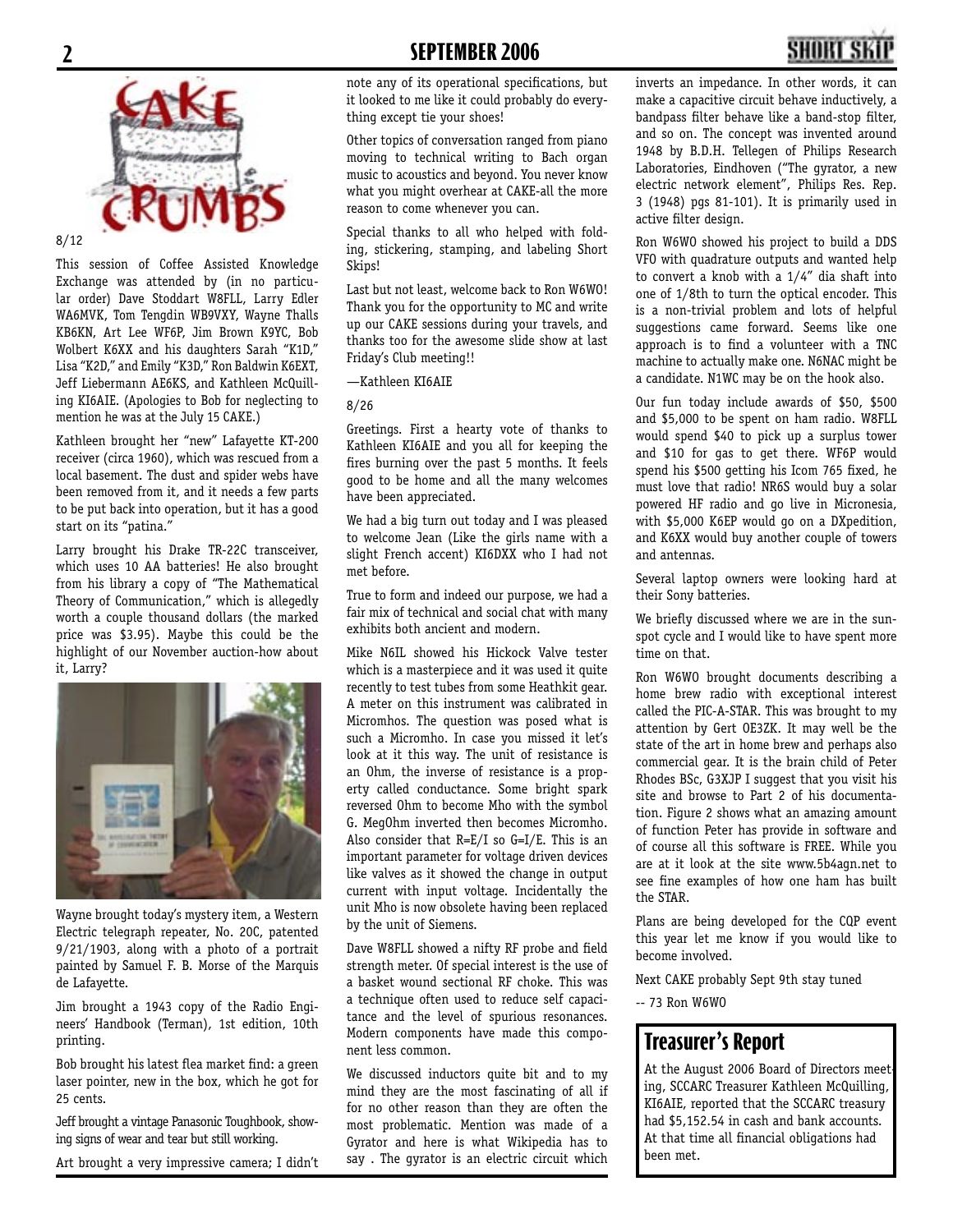#### **<u>2006 <b>2006 2006 2006 2006 2006 2006 2006 2006 2006 2006 2006 2006 2006 2006 2006 2006 2006 2006 2006 2006 2006 2006 2006 2006 2006 2006 2006 2006 2006 2006 2006**</u> **SEPTEMBER 2006**



Wayne KB6KN, Larry WA6MVK and Dave W8FLL



Above Wayne KB6KN, right Jeff AE6KS

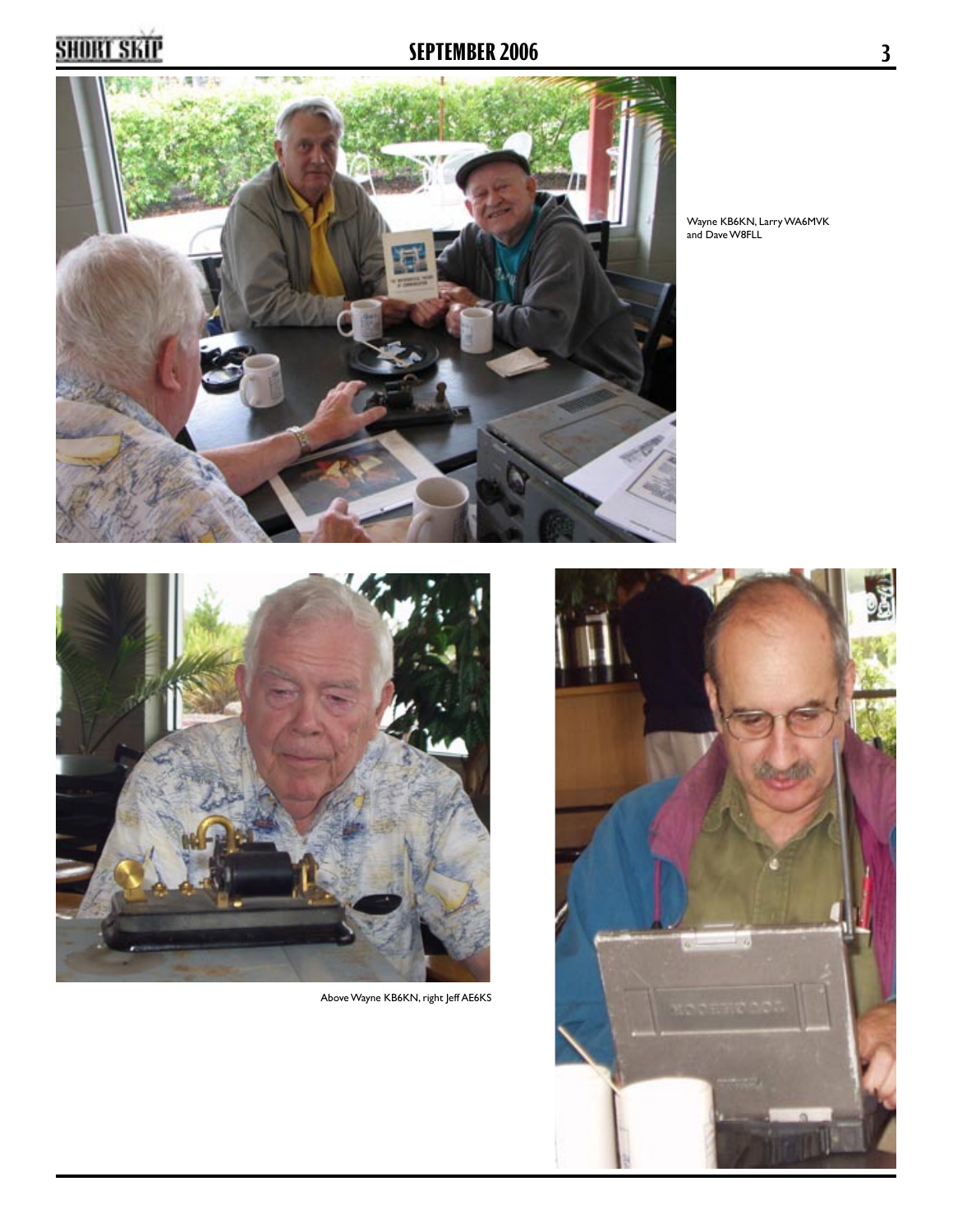

Don't ya hate it when you have equipment failure? Or band interference? A month ago my readout totally blanked out on my ICOM 761 and for the past week, there has been such a high noise level on 40 meters that it is unusable in the voice mode. I don't know if the noise level is natural or man-made, but it sure blanks out my Maritime Mobile Net on 7.260 each morning. A neighbor said she notices it in her car radio when driving through the West side of Santa Cruz. I think I will call PG&E and see if they can help identify the problem. I have read where dirty insulators need washing and result in all sorts of static crashes. This morning I was able to talk to net control on the Baja Net after punching in a few filters. Years ago, when operating the ham station in the Electronics building at Cabrillo College, we were wiped out by the arc welders in the nearby welding classroom shops. Will report next month on what PG&E says.

Batteryless flashlight consumer report: A friend received one after opening an account in some bank. He proudly demonstrated it last night when we were sailing in heavy fog off Steamer Lane and the lighthouse. The wind had died to about 5 knots and we were headed back to the harbor directly into it. Our visibility was about a quarter of a mile. Tacking, we needed to see the wind direction indicator at the peak of the mast. Out came that flashlight with its transparent case. Inside, a tightly wound coil of copper wire glistened. We shook the flashlight vigorously over and over and heard the metallic slug inside pop back and forth. Turned on, we found that the weak little light would only be good up to a radius of a few feet. Shining the light on the sails failed to illuminate them. Oh well, there was always the old "lick your finger and stick it in the air" trick.

I was happy to see my article "Renewing Your Ham License" appear in the September issue of QST Magazine. They held the piece for nearly two years before it saw printer's ink. Renewing by email is convenient and cost-free, yet it took me a while to figure out the FCC system. The several steps necessary for license renewal had to be followed very closely or it was a no-go situation. It

#### **4 SEPTEMBER 2006**

worked, but took a lot of clicking around the web site. Did receive several emails from readers happy to receive the information. As I pointed out in the article, ten years from now there may be an entirely different renewal method so it won't be necessary to commit anything to memory! Ha! Along somewhat the same lines, a recently licensed no-code Technician friend is trying to learn Morse Code for an upgrade to General. I keep telling him to wait and the code requirement will be dropped. He said that CW was one of the more intriguing aspects of the hobby and he still wanted to use it.

CAKE meetings are a lot of fun. A wide range of discussions take place from the technical to the social. Ron Skelton, W6WO, is back, once again leading the meetings. Kathleen McQuilling, KI6AIE, did a fine job of keeping things going in his absence. We usually have about a dozen hams in attendance and Gigi's Bakery/coffee shop is very hospitable to us. Rich Hanset, KI6EH, stopped in to hand deliver something to Ron. I was sorry to hear that Rich is selling his home in Scotts Valley and moving to Discovery Bay. He and his XYL, Lee, KC6BML, own a home there, complete with its own dock for their 53 foot cabin cruiser, Seaweed (I've crewed aboard Seaweed a couple of times with Rich, it's a fabulous boat with all the comforts).

I read of the passing of Dr. James Van Allen, age 91. In the 1950s, Van Allen discovered the bands of intense radiation surrounding

#### **Homebrew continued**

fundamental experiment of collecting radio signals on a wire, converting them to audio with a mixer and oscillator, amplifying them with a few transistors and listening to them on headphones."

the earth, so vital in radio work. He taught Physics and Astronomy at the University of Iowa for many years.

Next month: Qualifying as a PanAm radioman in the Boeing China Clippers of the 1930s.

### **Club Speaker**

Chris Vergas, KG4YSN, Leader of SVWUX, (Silicon Valley Wireless Users and Experimenters) a great bunch of hams in the South Bay area, with a major interest is in applications of Broadband to amateur radio communications. Pre Meeting dinner at Jeff's Café; Meet in the front parking lot of Dominican Hospital at 17:30. Check out SVWUX website: http:// www.svwux.org for details of their organization and activities.

Chris will speak of their current project which is constructing a broadband network throughout the South Bay, for purposes reliable broadband links between city and county EOCs and other nodes of an emergency communications network.

Chris served in New Orleans following the Katrina Disaster, and has much first hand experience in setting up emergency communications in disaster areas. Look on the SVWUX site for Chris' blogs on Katrina. We will also talk about the October meeting, which is the Club Auction. Bring your pens and note paper, and be ready to ask questions, it should be a humdinger of a meeting.

—73, Pat AA6EG SCCARC VP/ Program Chair

So the moral of this story is -for personal growth and a truly satisfying hobby, build something. Now if only I could find my soldering iron.